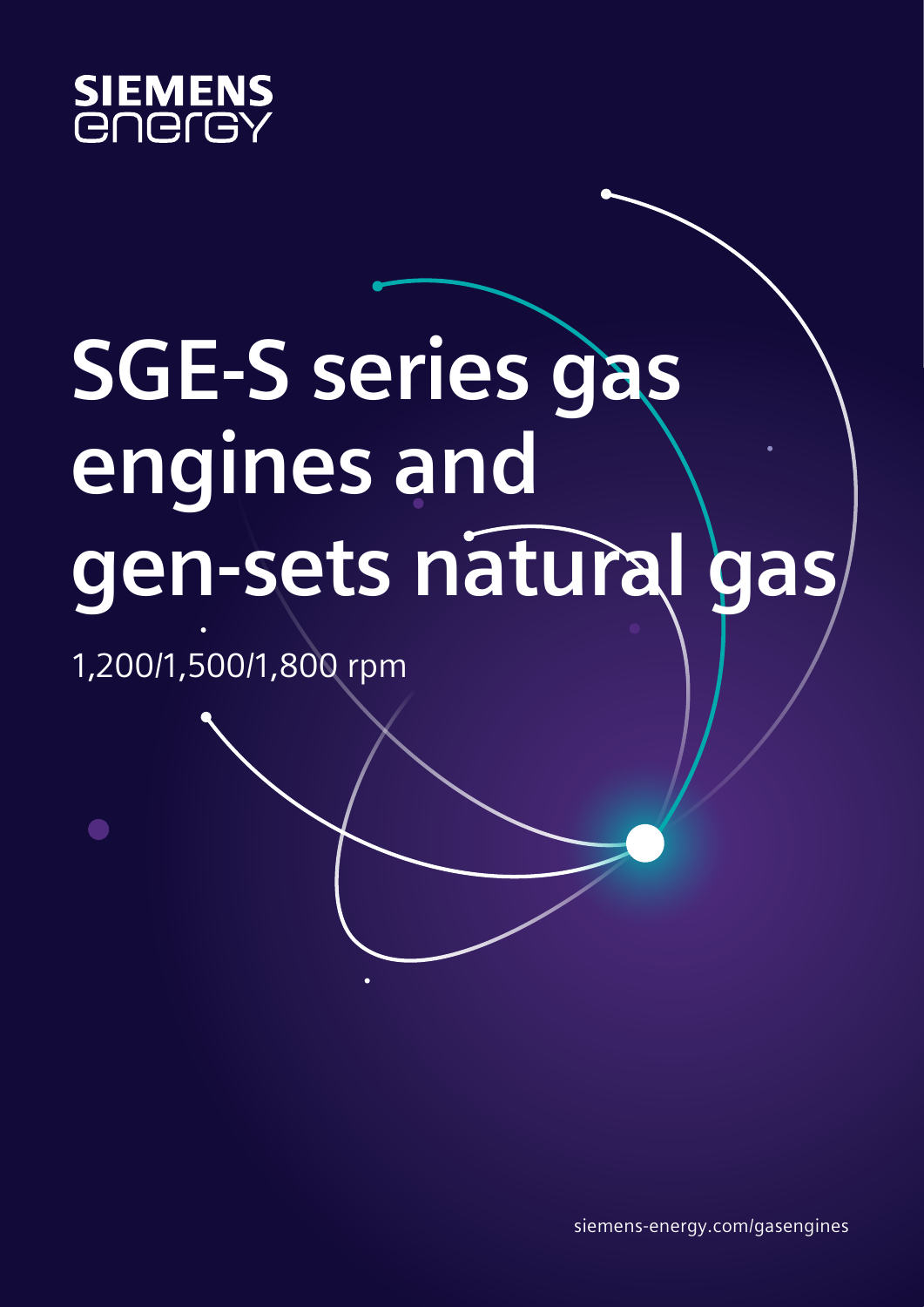| Engine Parameters <sup>2)</sup>                          | <b>English Units</b> | <b>Metric Units</b> |         |           |           | SGE-18SL |         |          |         |           |         | SGE-24SL  |         |          |
|----------------------------------------------------------|----------------------|---------------------|---------|-----------|-----------|----------|---------|----------|---------|-----------|---------|-----------|---------|----------|
| Speed                                                    | rpm                  |                     |         | 1,200     |           | 1,500    |         | 1,800    |         | 1,200     |         | 1,500     |         | 1,800    |
| Engine power <sup>2)</sup>                               | bhp                  | kWb                 | 338     | (252)     | 422       | (315)    | 469     | (350)    | 449     | (335)     | 562     | (419)     | 607     | (453)    |
| Cylinder arrangement                                     |                      |                     |         |           | in Line 6 |          |         |          |         |           |         | in Line 8 |         |          |
| Mean effective pressure                                  | psi                  | bar                 | 203     | (14.0)    | 203       | (14.0)   | 188     | (13.0)   | 203     | (14.0)    | 203     | (14.0)    | 183     | (12.6)   |
| Bore                                                     | inch                 | mm                  | 5.98    | (152)     | 5.98      | (152)    | 5.98    | (152)    | 5.98    | (152)     | 5.98    | (152)     | 5.98    | (152)    |
| Stroke                                                   | inch                 | mm                  | 6.50    | (165)     | 6.50      | (165)    | 6.50    | (165)    | 6.50    | (165)     | 6.50    | (165)     | 6.50    | (165)    |
| Displacement                                             | cu.in                | Liters              | 1,095   | (18.0)    | 1,095     | (18.0)   | 1,095   | (18.0)   | 1,460   | (24.0)    | 1,460   | (24.0)    | 1,460   | (24.0)   |
| Mean piston speed                                        | in/s                 | m/s                 | 260     | (6.6)     | 325       | (8.3)    | 390     | (9.9)    | 260     | (6.6)     | 325     | (8.3)     | 390     | (9.9)    |
| Compression ratio                                        |                      |                     |         |           | 11.6:1    |          |         |          |         |           |         | 11.6:1    |         |          |
| Combustion air mass flow                                 | lbs/hr               | kg/h                | 2,888   | (1,310)   | 3,483     | (1,580)  | 4,012   | (1,820)  | 3,792   | (1,720)   | 4,586   | (2,080)   | 4,806   | (2,180)  |
| Packaged ventilation air flow <sup>2)</sup>              | scfm                 | m <sup>3</sup> /h   | 10,383  | (17, 640) | 12,978    | (22,050) | 14,420  | (24,500) | 13,802  | (23, 450) | 17,263  | (29, 330) | 18,664  | (31,710) |
| Engine coolant capacity (Main circuit / Aux. circuit) 3) | gal.                 | Liters              | 19/7    | (70/25)   | 19/7      | (70/25)  | 19/7    | (70/25)  | 24/7    | (90/25)   | 24/7    | (90/25)   | 24/7    | (90/25)  |
| Lube oil capacity                                        | gal.                 | Liters              | 23      | (86)      | 23        | (86)     | 23      | (86)     | 31      | (116)     | 31      | (116)     | 31      | (116)    |
| Lube oil consumption <sup>4)</sup>                       | lbs/bhp.hr           | g/kWh               | 0.00058 | (0.35)    | 0.00058   | (0.35)   | 0.00058 | (0.35)   | 0.00058 | (0.35)    | 0.00058 | (0.35)    | 0.00058 | (0.35)   |
|                                                          |                      |                     |         |           |           |          |         |          |         |           |         |           |         |          |

### **SGE-18SL & SGE-24SL**

1) Natural Gas MN80. For other MN consult Siemens Energy

2) Engine performance data acc. to ISO 3046/1 **(LHV 38500 KJ/m<sup>n</sup> 3 - 970 Btu/SCF) for performance on alternate gases consult DR)**

3) Assumes intake air flow at delta  $T = 5^{\circ}$ C including combustion air

4) Not Including pipes and heat exchangers

5) Mean lube oil consumption between maintenance steps

Data is for continuous rating, **at sea level, and at an ambient temperature of 77F (25ºC)** Data for special gas and dual gas operation on request. The values given in this data sheet are for information purposes only and not binding.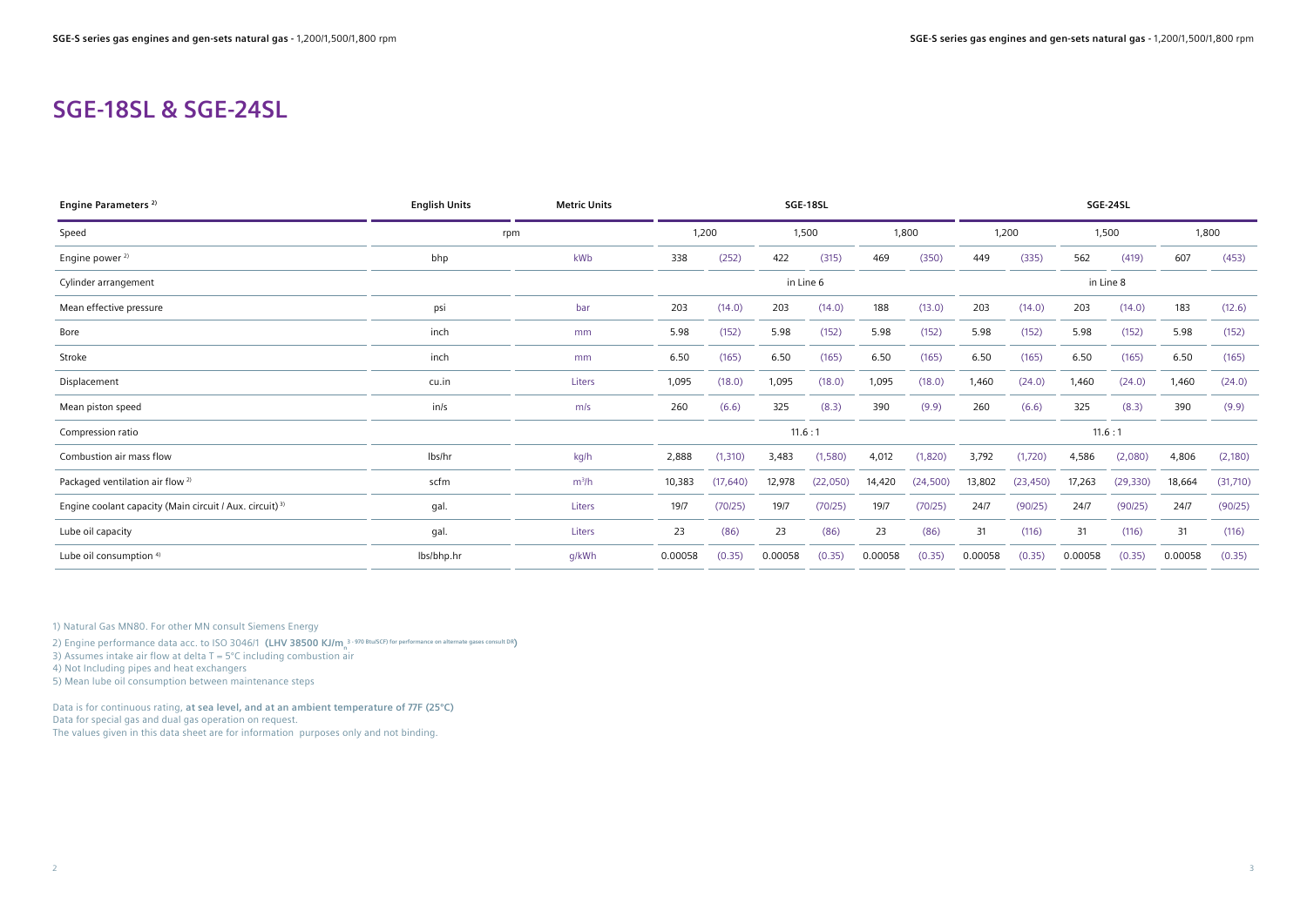| <b>English Units</b> | <b>Metric Units</b> |                      |       |                                     |       |                                                       |       |                                           |       |                                             |         |                                                         |         |
|----------------------|---------------------|----------------------|-------|-------------------------------------|-------|-------------------------------------------------------|-------|-------------------------------------------|-------|---------------------------------------------|---------|---------------------------------------------------------|---------|
| $\%$                 | $\%$                | 95.5                 |       |                                     |       |                                                       |       |                                           |       |                                             |         | 96.1                                                    |         |
| kWe                  | kW                  |                      |       |                                     |       |                                                       |       |                                           |       |                                             |         |                                                         | 435     |
| Btu x 1,000/hr       | kW                  | 621.4                | (182) | 764.8                               | (224) | 829.7                                                 | (243) | 932.1                                     | (273) | 1,058.5                                     | (310)   | 1,297.5                                                 | (380)   |
| Btu x 1,000/hr       | kW                  | 140                  | (41)  | 136.6                               | (40)  | 228.8                                                 | (67)  | 184.4                                     | (54)  | 204.9                                       | (60)    | 262.9                                                   | (77)    |
| Btu x 1,000/hr       | kW                  | 331.2                | (97)  | 450.7                               | (132) | 570.2                                                 | (167) | 539.5                                     | (158) | 600.9                                       | (176)   | 713.6                                                   | (208)   |
| Btu x 1,000/hr       | kW                  | 34.1                 | (10)  | 54.6                                | (16)  | 51.2                                                  | (15)  | 51.2                                      | (15)  | 71.7                                        | (21)    | 68.3                                                    | (20)    |
| Btu x 1,000/hr       | kW                  | 38.7                 | (11)  | 37.6                                | (11)  | 46.6                                                  | (14)  | 46.9                                      | (14)  | 48.6                                        | (14)    | 60.3                                                    | (18)    |
| Btu x 1,000/hr       | kW                  | 2,130.6              | (624) | 2,653                               | (777) | 3,073                                                 | (900) | 3,035.4                                   | (859) | 3,592                                       | (1,052) | 4,124.6                                                 | (1,208) |
|                      |                     |                      |       |                                     |       |                                                       |       |                                           |       |                                             |         |                                                         | 37.5    |
|                      |                     |                      |       |                                     |       |                                                       |       |                                           |       |                                             |         |                                                         | 36.0    |
|                      |                     |                      |       |                                     |       |                                                       |       |                                           |       |                                             |         | 55.1                                                    |         |
|                      | $\%$                |                      |       |                                     |       |                                                       |       |                                           |       |                                             |         |                                                         | 91.2    |
|                      |                     | $\%$<br>$\%$<br>$\%$ |       | 241<br>40.4<br>38.6<br>51.3<br>89.8 |       | SGE-18SL<br>96.5<br>304<br>40.5<br>39.1<br>51<br>90.1 |       | 96.1<br>336<br>38.9<br>37.4<br>53<br>90.4 |       | 95.9<br>321<br>37.5<br>36.1<br>54.6<br>90.7 |         | SGE-24SL<br>96.6<br>405<br>39.8<br>38.5<br>51.9<br>90.4 |         |

5) At 60 Hz,  $U = 0.48$  kV, power factor = 1 6) At 50 Hz,  $U = 0.4$  kV, power factor = 1 7) With a tolerance of  $+5\%$ 

# **SGE-18SL & SGE-24SL**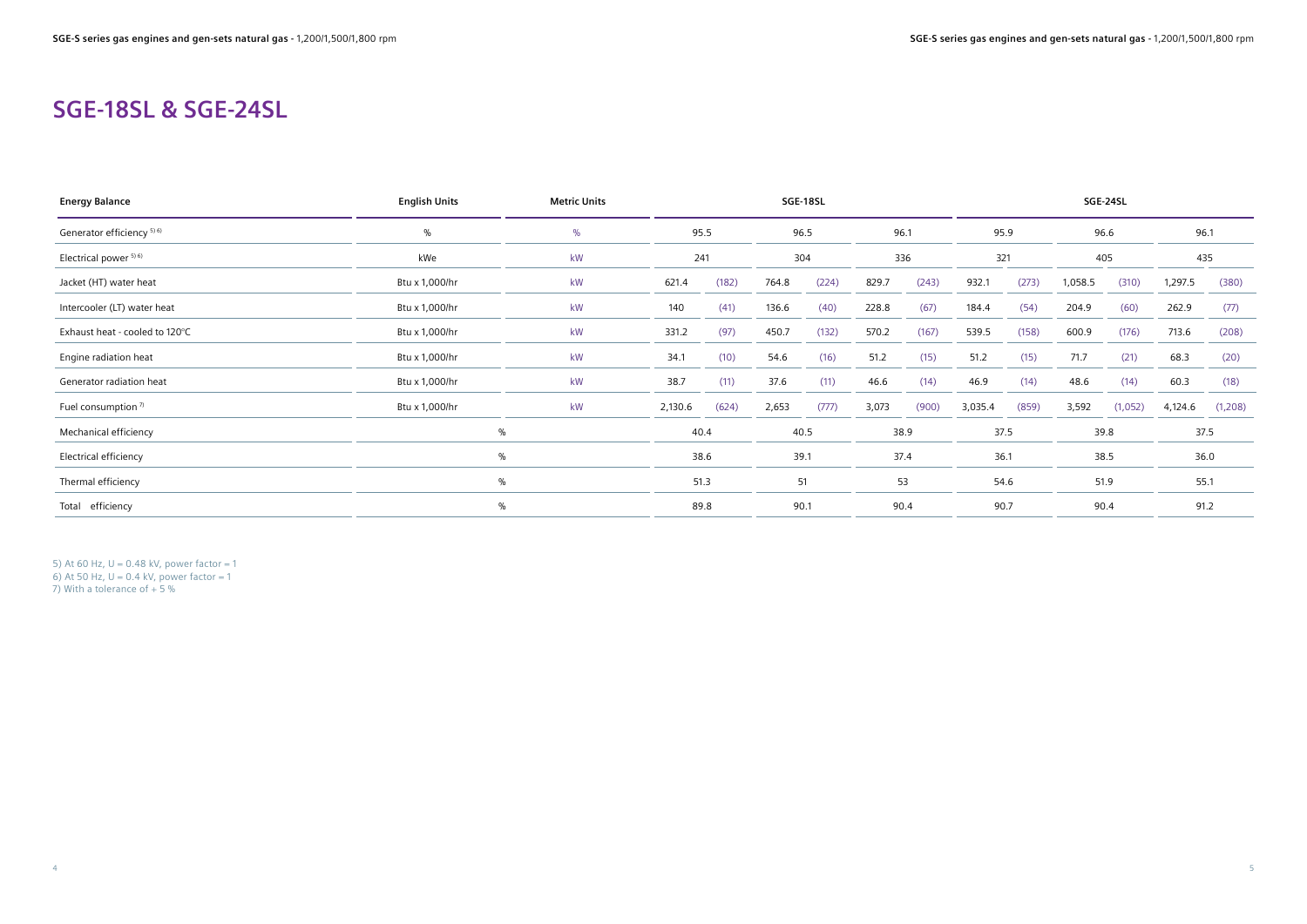| Emissions <sup>8)</sup> | <b>English Units Metric Units</b> |          | SGE-18SL |       |          | SGE-24SL |          |
|-------------------------|-----------------------------------|----------|----------|-------|----------|----------|----------|
| <b>NOx</b>              | g/bhp.hr                          | $\leq$ 1 | < 1.1    | < 1   | $\leq$ 1 | < 1.1    | $\leq$ 1 |
| CO                      | g/bhp.hr                          | < 1.8    | < 1.8    | < 1.8 | < 1.8    | < 1.8    | < 1.8    |
| THC (in C1base)         | g/bhp.hr                          | < 3.5    | < 3.5    | < 3.5 | < 3.5    | < 3.5    | 5.5      |
| NMHC (in C1 base)       | g/bhp.hr                          | < 0.7    | < 0.7    | < 0.7 | < 0.7    | < 0.7    | < 0.7    |

| <b>System Parameters</b>                      | <b>English Units</b> | <b>Metric Units</b> | SGE-18SL                |         |         |         |         |         |         |         |         | SGE-24SL                |         |         |
|-----------------------------------------------|----------------------|---------------------|-------------------------|---------|---------|---------|---------|---------|---------|---------|---------|-------------------------|---------|---------|
| Jacket (HT) water temperature max.            | $^{\circ}$ F         | $^{\circ}$ C        | 194                     | (90)    | 194     | (90)    | 194     | (90)    | 194     | (90)    | 194     | (90)                    | 194     | (90)    |
| Jacket (HT) water flow rate min/max.          | gpm                  | m <sup>3</sup> /h   | 110/264                 | (25/60) | 150/264 | (34/60) | 150/264 | (34/60) | 167/264 | (38/60) | 189/264 | (43/60)                 | 233/264 | (53/60) |
| Intercooler stages                            |                      |                     |                         |         |         | Single  |         |         |         |         |         | Single                  |         |         |
| Intercooler (LT) coolant temperature max.     | $^{\circ}$ F         | $^{\circ}C$         | 131                     | (55)    | 131     | (55)    | 131     | (55)    | 131     | (55)    | 131     | (55)                    | 131     | (55)    |
| Intercooler (LT) coolant flow rate min/max    | gpm                  | m <sup>3</sup> /h   | 66/132                  | (15/30) | 88/132  | (20/30) | 110/132 | (25/30) | 66/132  | (15/30) | 88/132  | (20/30)                 | 110/132 | (25/30) |
| Exhaust manifold type                         |                      |                     | Wet                     |         |         |         |         |         |         |         |         | Wet                     |         |         |
| Exhaust temperature                           | $^{\circ}$ F         | $^{\circ}C$         | 651                     | (344)   | 702     | (372)   | 747     | (397)   | 747     | (397)   | 709     | (376)                   | 768     | (409)   |
| Exhaust mass flow wet                         | lbs/hr               | kg/h                | 2,998                   | (1,360) | 3,616   | (1,640) | 4,167   | (1,890) | 3,924   | (1,780) | 4,762   | (2,160)                 | 4,982   | (2,260) |
| Exhaust back-pressure max.                    | psi                  | mbar                | 0.65                    | (45)    | 0.65    | (45)    | 0.65    | (45)    | 0.65    | (45)    | 0.65    | (45)                    | 0.65    | (45)    |
| Maximum pressure loss in front of air cleaner | psi                  | mbar                | 0.073                   | (5)     | 0.073   | (5)     | 0.073   | (5)     | 0.073   | (5)     | 0.073   | (5)                     | 0.073   | (5)     |
| Fuel pressure range                           | psi                  | mbar                | $0.73 - 3.48(50 - 240)$ |         |         |         |         |         |         |         |         | $0.73 - 3.48(50 - 240)$ |         |         |
| Starter battery 2x12 V, capacity required     | Ampere-hour          |                     | 280                     |         |         |         |         |         |         |         | 280     |                         |         |         |

# **SGE-18SL & SGE-24SL**

8) Lower emission engines are available; contact a sales representative for performance data

- Engine performance data acc. to ISO 3046/1

- The values given in this data sheet are for information purposes only and not binding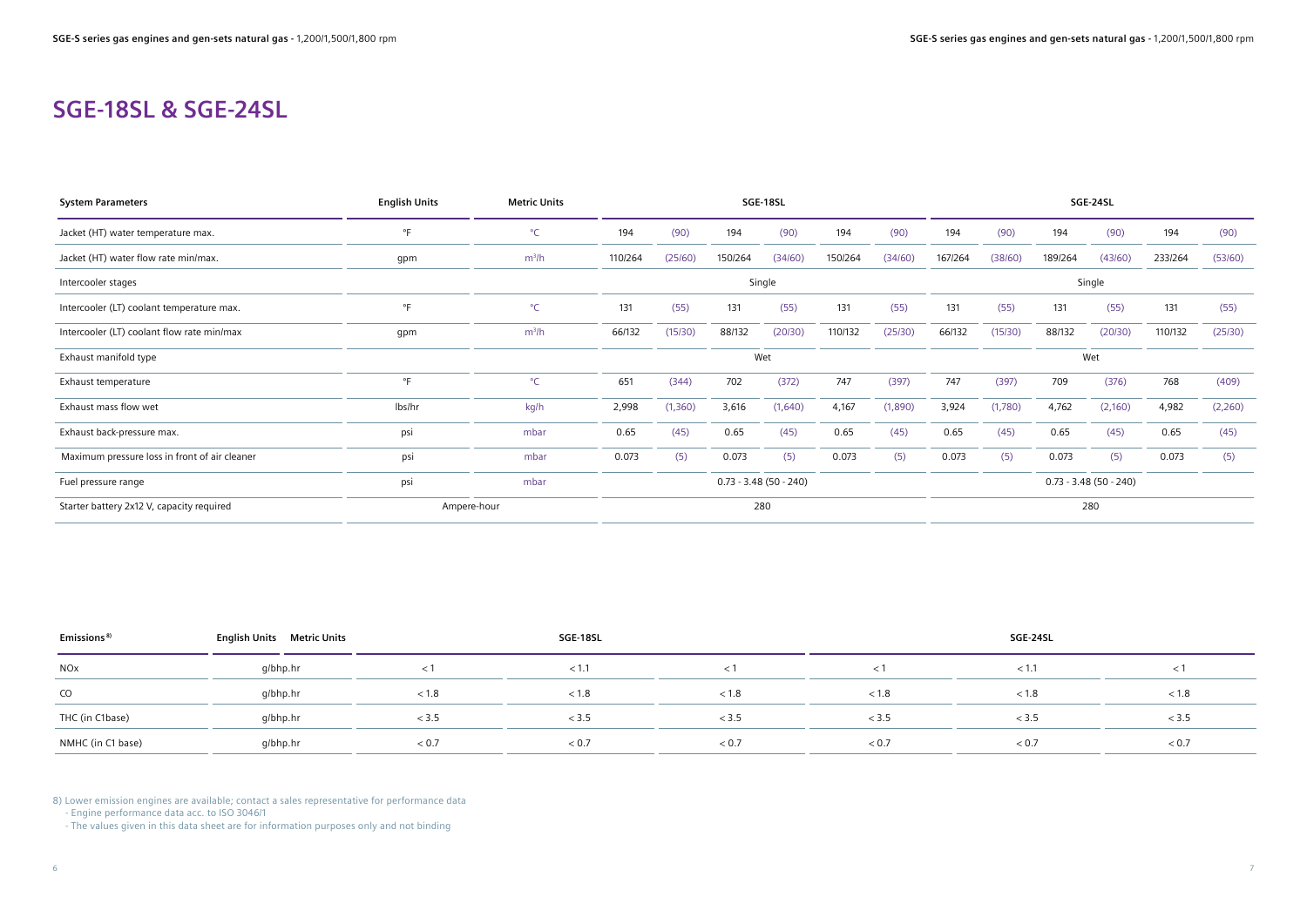### **SGE-36SL & SGE-48SL**

| <b>Engine Parameters</b>                                 | <b>English Units</b> | <b>Metric Units</b> |         |          |         | SGE-36SL |         |          |         |          |         | SGE-48SL |         |           |
|----------------------------------------------------------|----------------------|---------------------|---------|----------|---------|----------|---------|----------|---------|----------|---------|----------|---------|-----------|
| Speed                                                    | rpm                  |                     |         | 1,200    |         | 1,500    |         | 1,800    |         | 1,200    |         | 1,500    | 1,800   |           |
| Engine power                                             | bhp                  | kWb                 | 675     | (503)    | 845     | (630)    | 939     | (700)    | 898     | (670)    | 1124    | (838)    | 1215    | (906)     |
| Cylinder arrangement                                     |                      |                     |         |          |         | V12      |         |          |         |          |         | V16      |         |           |
| Mean effective pressure                                  | psi                  | bar                 | 203     | (14.0)   | 203     | (14.0)   | 188     | (13.0)   | 203     | (14.0)   | 203     | (14.0)   | 183     | (12.6)    |
| Bore                                                     | inch                 | mm                  | 5.98    | (152)    | 5.98    | (152)    | 5.98    | (152)    | 5.98    | (152)    | 5.98    | (152)    | 5.98    | (152)     |
| Stroke                                                   | inch                 | mm                  | 6.50    | (165)    | 6.50    | (165)    | 6.50    | (165)    | 6.50    | (165)    | 6.50    | (165)    | 6.50    | (165)     |
| Displacement                                             | cu.in                | Liters              | 2,191   | (35.9)   | 2,191   | (35.9)   | 2,191   | (35.9)   | 2,921   | (47, 9)  | 2,921   | (47, 9)  | 2,921   | (47, 9)   |
| Mean piston speed                                        | in/s                 | m/s                 | 260     | (6.6)    | 325     | (8.3)    | 390     | (9.9)    | 260     | (6.6)    | 325     | (8.3)    | 390     | (9.9)     |
| Compression ratio                                        |                      |                     |         |          |         | 11.6:1   |         |          |         |          |         | 11.6:1   |         |           |
| Combustion air mass flow                                 | lbs/hr               | kg/h                | 5,578   | (2,530)  | 7,033   | (3,190)  | 7,915   | (3,590)  | 7,250   | (3,470)  | 9,178   | (4, 163) | 9,833   | (4,460)   |
| Packaged ventilation air flow <sup>2)</sup>              | scfm                 | m <sup>3</sup> /h   | 20,724  | (35,210) | 25,956  | (44,100) | 28,840  | (49.000) | 27,604  | (46,900) | 34,526  | (58,600) | 37,328  | (63, 420) |
| Engine coolant capacity (Main circuit / Aux. circuit) 3) | gal.                 | Liters              | 48/11   | (180/40) | 48/11   | (180/40) | 48/11   | (180/40) | 53/13   | (200/50) | 53/13   | (200/50) | 53/13   | (200/50)  |
| Lube oil capacity <sup>3)</sup>                          | gal.                 | Liters              | 46      | (174)    | 46      | (174)    | 46      | (174)    | 62      | (233)    | 52      | (233)    | 62      | (233)     |
| Lube oil consumption <sup>4)</sup>                       | lbs/bhp.hr           | g/kWh               | 0.00058 | (0.35)   | 0.00058 | (0.35)   | 0.00058 | (0.35)   | 0.00058 | (0.35)   | 0.00058 | (0.35)   | 0.00058 | (0.35)    |

1) Natural Gas MN80. For other MN consult Siemens Energy

2) Engine performance data acc. to ISO 3046/1 **(LHV 38500 KJ/m<sup>n</sup> 3 - 970 Btu/SCF) for performance on alternate gases consult DR)**

3) Assumes intake air flow at delta  $T = 5^{\circ}$ C including combustion air

4) Not Including pipes and heat exchangers

5) Mean lube oil consumption between maintenance steps

Data is for continuous rating, **at sea level, and at an ambient temperature of 77F (25ºC)** Data for special gas and dual gas operation on request. The values given in this data sheet are for information purposes only and not binding.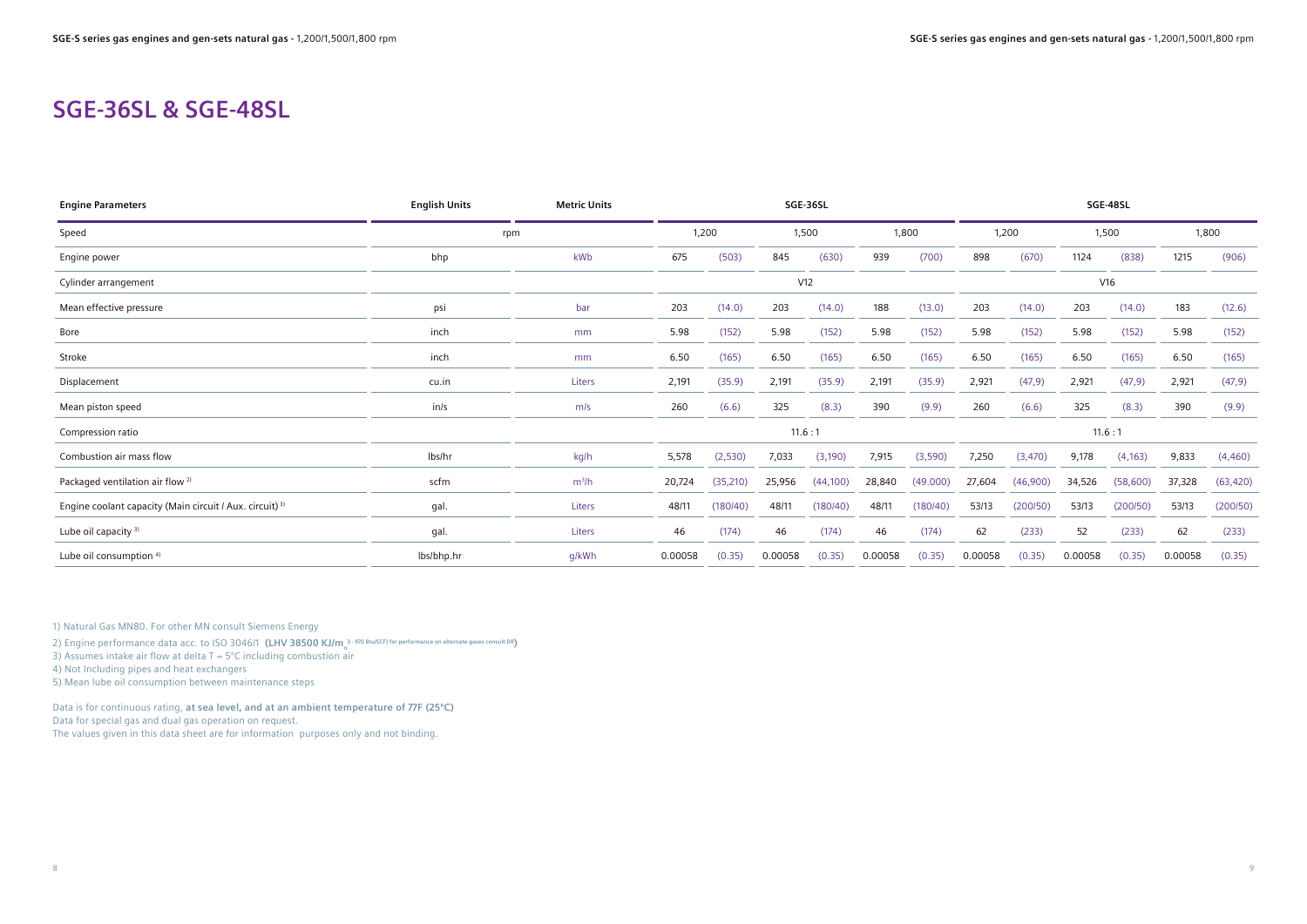#### **SGE-36SL & SGE-48SL**

| <b>Energy Balance</b>                | <b>English Units</b> | <b>Metric Units</b> |         |         |         | SGE-36SL |         |         |         |         |         | SGE-48SL |         |         |
|--------------------------------------|----------------------|---------------------|---------|---------|---------|----------|---------|---------|---------|---------|---------|----------|---------|---------|
| Generator efficiency <sup>6)7)</sup> | $\%$                 | $\frac{0}{0}$       |         | 96.3    | 96.9    |          | 96.7    |         |         | 96.6    |         | 97       |         | 96.3    |
| Electrical power <sup>6) 7)</sup>    | kWe                  | kW                  |         | 485     | 610     |          | 677     |         |         | 647     | 813     |          | 873     |         |
| Jacket (HT) water heat               | Btu x 1,000/hr       | kW                  | 1,495,5 | (438)   | 1,765.3 | (517)    | 2,004.3 | (587)   | 2,175   | (637)   | 2,355.9 | (690)    | 2,799.8 | (820)   |
| Intercooler (LT) water heat          | Btu x 1,000/hr       | kW                  | 99      | (29)    | 99      | (29)     | 143.4   | (42)    | 119.5   | (35)    | 160.5   | (47)     | 177.5   | (52)    |
| Exhaust heat - cooled to 120°C       | Btu x 1,000/hr       | kW                  | 645.3   | (189)   | 901.4   | (264)    | 1,106.3 | (324)   | 1,051.6 | (308)   | 1,215.5 | (356)    | 1,597.9 | (468)   |
| Engine radiation heat                | Btu x 1,000/hr       | kW                  | 58.0    | (17)    | 92.2    | (27)     | 102.4   | (30)    | 68.3    | (20)    | 112.7   | (33)     | 112.7   | (33)    |
| Generator radiation heat             | Btu x 1,000/hr       | kW                  | 62.3    | (18)    | 66.7    | (21)     | 78.9    | (23)    | 77.8    | (23)    | 85.8    | (25)     | 112.9   | (33)    |
| Fuel consumption <sup>7)</sup>       | Btu x 1,000/hr       | kW                  | 4.288,5 | (1,256) | 5,353.8 | (1, 568) | 6,132.3 | (1,796) | 6,074.3 | (1,779) | 7.153.2 | (2,095)  | 8,262.9 | (2,420) |
| Mechanical efficiency                | $\%$                 |                     |         | 40      | 40.2    |          |         | 39      | 37.7    |         |         | 40       | 37.4    |         |
| Electrical efficiency                | $\%$                 |                     |         | 38.6    | 38.9    |          | 37.7    |         |         | 36.4    |         | 38.8     |         | 36.0    |
| Thermal efficiency                   | $\%$                 |                     |         | 52.2    | 51.7    |          | 53.     |         | 55.1    |         |         | 52.2     | 55.4    |         |
| Total efficiency                     | $\%$                 |                     |         | 90.8    |         | 90.6     | 90.8    |         |         | 91.5    |         | 91       | 91.4    |         |

6) At 60 Hz,  $U = 0.48$  kV, power factor = 1

7) At 50 Hz,  $U = 0.4$  kV, power factor = 1

8) With a tolerance of  $+5%$ 

9) Lower emission engines are available, consult Siemens Energy for performance data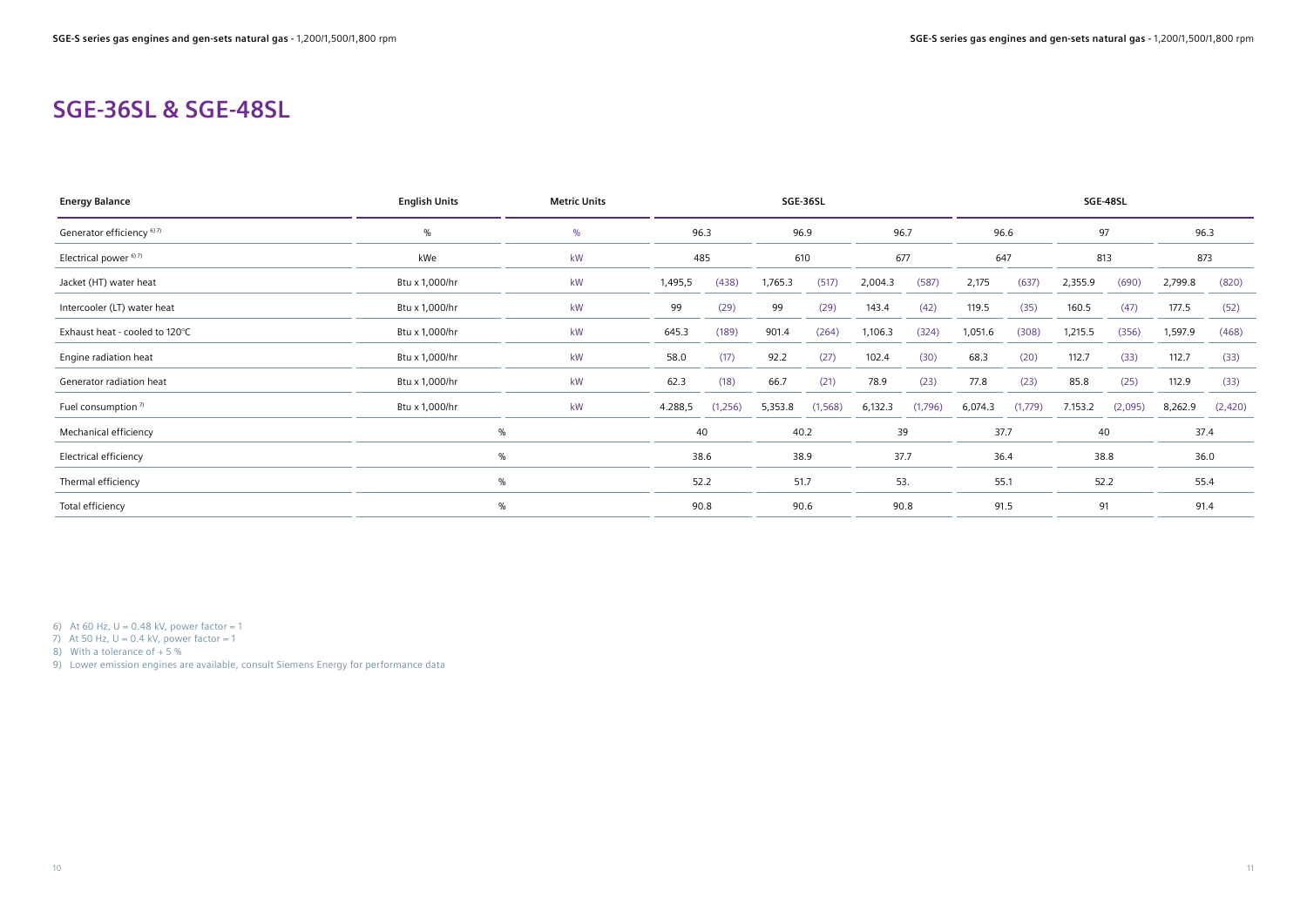# **SGE-36SL & SGE-48SL**

| Emissions <sup>8)</sup> | <b>English Units Metric Units</b> |       | SGE-36SL |          |       | SGE-48SL |       |
|-------------------------|-----------------------------------|-------|----------|----------|-------|----------|-------|
| <b>NOx</b>              | g/bhp.hr                          |       | < 1.1    | $\leq$ 1 |       | < 1.1    |       |
| CO                      | g/bhp.hr                          | < 1.8 | < 1.8    | < 1.8    | < 1.8 | < 1.8    | < 1.8 |
| THC (in C1base)         | g/bhp.hr                          | < 3.5 | < 3.5    | < 3.5    | < 3.5 | < 3.5    | < 3.5 |
| NMHC (in C1 base)       | g/bhp.hr                          | < 0.7 | < 0.7    | < 0.7    | < 0.7 | < 0.7    | < 0.7 |

| <b>System Parameters</b>                      | <b>English Units</b> | <b>Metric Units</b> | SGE-36SL                |         |        |         |         |         |         |         |                         | SGE-48SL |         |         |
|-----------------------------------------------|----------------------|---------------------|-------------------------|---------|--------|---------|---------|---------|---------|---------|-------------------------|----------|---------|---------|
| Jacket (HT) water temperature max.            | $^{\circ}$ F         | $\rm ^{o}C$         | 194                     | (90)    | 194    | (90)    | 194     | (90)    | 194     | (90)    | 194                     | (90)     | 194     | (90)    |
| Jacket (HT) water flow rate min/max.          | gpm                  | m <sup>3</sup> /h   | 132/308                 | (30/70) | 59/308 | (36/70) | 181/308 | (41/70) | 194/308 | (44/70) | 211/308                 | (48/70)  | 251/308 | (57/70) |
| Intercooler stages                            |                      |                     | Double                  |         |        |         |         |         |         |         |                         | Double   |         |         |
| Intercooler (LT) coolant temperature max.     | $^{\circ}$           | $^{\circ}$ C        | 131                     | (55)    | 131    | (55)    | 131     | (55)    | 131     | (55)    | 131                     | (55)     | 131     | (55)    |
| Intercooler (LT) coolant flow rate min/max    | gpm                  | $m^3/h$             | 66/132                  | (15/30) | 88/132 | (20/30) | 110/132 | (25/30) | 66/132  | (15/30) | 88/132                  | (20/30)  | 110/132 | (25/30) |
| Exhaust manifold type                         |                      |                     |                         | Wet     |        |         |         |         |         |         |                         | Wet      |         |         |
| Exhaust temperature                           | $^{\circ}$           | $^{\circ}$ C        | 655                     | (346)   | 698    | (370)   | (738)   | (392)   | 729     | (387)   | 712                     | (378)    | 815     | (435)   |
| Exhaust mass flow wet                         | lbs/hr               | kg/h                | 5,776                   | (2,620) | 7,297  | (3,310) | 8,210   | (3,720) | 7,937   | (3,600) | 9,524                   | (4,320)  | 10,229  | (4,640) |
| Exhaust back-pressure max.                    | psi                  | mbar                | 0.65                    | (45)    | 0.65   | (45)    | 0.65    | (45)    | 0.65    | (45)    | 0.65                    | (45)     | 0.65    | (45)    |
| Maximum pressure loss in front of air cleaner | psi                  | mbar                | 0.073                   | (5)     | 0.073  | (5)     | 0.073   | (5)     | 0.073   | (5)     | 0.073                   | (5)      | 0.073   | (5)     |
| Fuel pressure range                           | psi                  | mbar                | $0.73 - 3.48(50 - 240)$ |         |        |         |         |         |         |         | $0.73 - 3.48(50 - 240)$ |          |         |         |
| Starter battery 2x12 V, capacity required     | Ampere-hour          |                     | 280                     |         |        |         |         |         |         | 280     |                         |          |         |         |

8) With a tolerance of + 5 %

9) Lower emission engines are available, consult Siemens Energy for performance data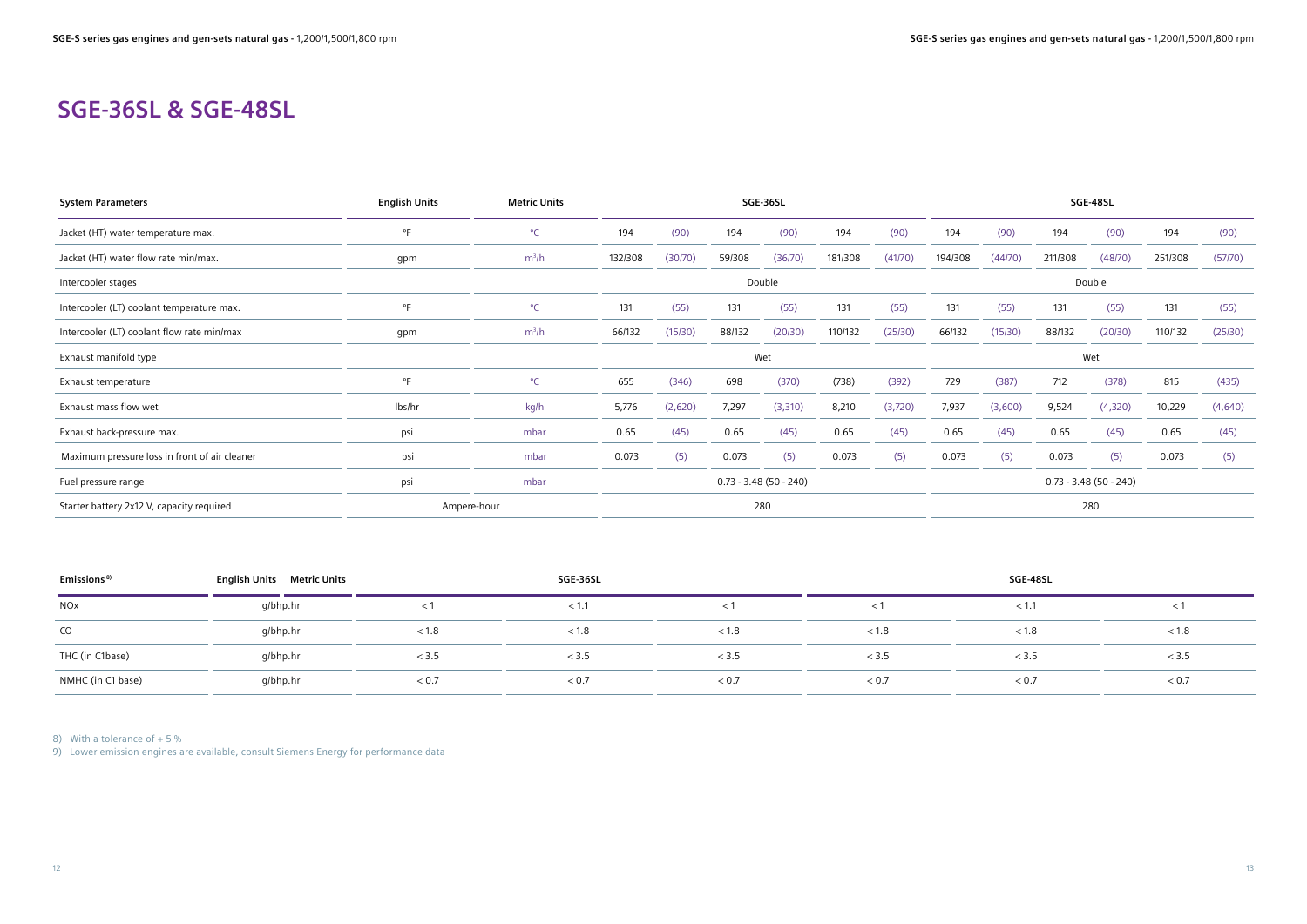| Engine Parameters <sup>2)</sup>                          | <b>English Units</b> | <b>Metric Units</b> |         |          | SGE-56SL |          |         |           | SGE-56SM |           |           |          |
|----------------------------------------------------------|----------------------|---------------------|---------|----------|----------|----------|---------|-----------|----------|-----------|-----------|----------|
| Speed                                                    | rpm                  |                     |         | 1,200    |          | 1,500    |         | 1,800     |          | 1,500     |           | 1,800    |
| Engine power <sup>2)</sup>                               | bhp                  | kWb                 | 1,057   | (788)    | 1,321    | (985)    | 1,431   | (1,067)   | 1,415    | (1,055)   | 1,475     | (1,100)  |
| Cylinder arrangement                                     |                      |                     |         |          |          | V16      |         |           |          |           | V16       |          |
| Mean effective pressure                                  | psi                  | bar                 | 203     | (14.0)   | 203      | (14.0)   | 183     | (12.6)    | 217      | (15.0)    | 189       | (13.0)   |
| Bore                                                     | inch                 | mm                  | 6.03    | (160)    | 6.30     | (160)    | 6.30    | (160)     | 6.30     | (160)     | 6.30      | (160)    |
| Stroke                                                   | inch                 | mm                  | 6.89    | (175)    | 6.89     | (175)    | 6.89    | (175)     | 6.89     | (175)     | 6.89      | (175)    |
| Displacement                                             | cu.in                | Liters              | 3,436   | (56.3)   | 3,436    | (56.3)   | 3,436   | (56.3)    | 3,436    | (56.3)    | 3,436     | (56.3)   |
| Mean piston speed                                        | in/s                 | m/s                 | 276     | (7.0)    | 344      | (8.8)    | 413     | (10.5)    | 344      | (8.8)     | 413       | (10.5)   |
| Compression ratio                                        |                      |                     |         |          |          | 12.3:1   |         |           |          |           | 12.3:1    |          |
| Combustion air mass flow                                 | lbs/hr               | kg/h                | 8,664   | (3,930)  | 10,825   | (4, 910) | 12,147  | (5, 510)  | 11,266   | (5, 110)  | (11, 729) | (5,320)  |
| Packaged ventilation air flow <sup>2)</sup>              | scfm                 | $m^3/h$             | 32,466  | (55,160) | 40,582   | (68,950) | 43,961  | (74, 690) | 43,467   | (73, 850) | 45,321    | (77,000) |
| Engine coolant capacity (Main circuit / Aux. circuit) 3) | gal.                 | Liters              | 53/16   | (200/60) | 53/16    | (200/60) | 53/16   | (200/60)  | 53/16    | (200/60)  | 53/16     | (200/60) |
| Lube oil capacity <sup>3)</sup>                          | gal.                 | Liters              | 72      | (272)    | 72       | (272)    | 72      | (272)     | 72       | (272)     | 72        | (272)    |
| Lube oil consumption <sup>4)</sup>                       | lbs/bhp.hr           | g/kWh               | 0.00033 | (0.20)   | 0.00033  | (0.20)   | 0.00033 | (0.20)    | 0.00016  | (0.10)    | 0.00016   | (0.10)   |

### **SGE-56SL & SGE-56SM**

1) Natural Gas MN80. For other MN consult Siemens Energy

2) Engine performance data acc. to ISO 3046/1 **(LHV 38500 KJ/m<sup>n</sup> 3 - 970 Btu/SCF) for performance on alternate gases consult DR)**

3) Assumes intake air flow at delta  $T = 5^{\circ}$ C including combustion air

4) Not Including pipes and heat exchangers

5) Mean lube oil consumption between maintenance steps

Data is for continuous rating, **at sea level, and at an ambient temperature of 77F (25ºC)** Data for special gas and dual gas operation on request. The values given in this data sheet are for information purposes only and not binding.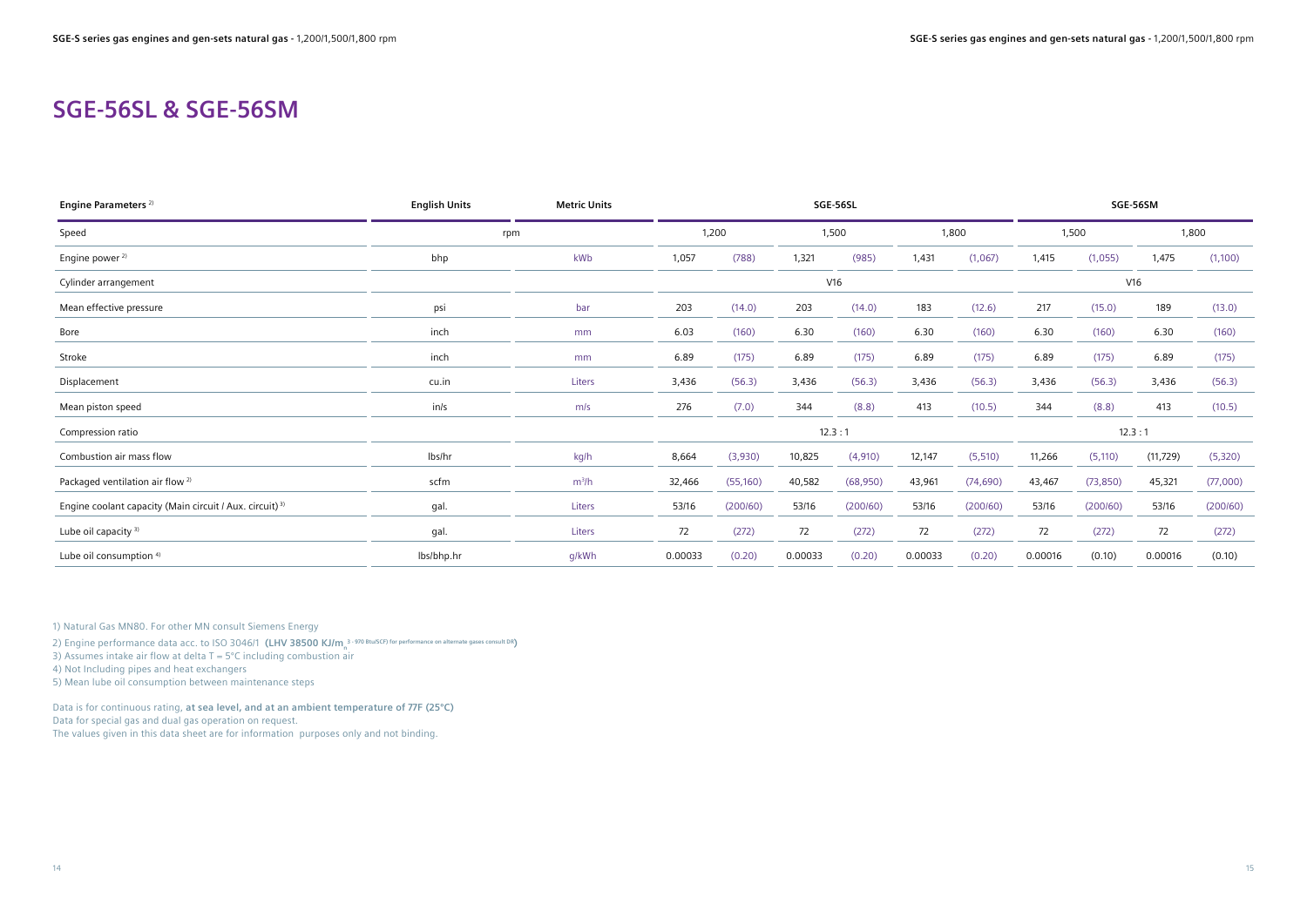| <b>Energy Balance</b>                     | <b>English Units</b> | <b>Metric Units</b> |         |                  |         | SGE-56SL |         |         |         | SGE-56SM |         |         |
|-------------------------------------------|----------------------|---------------------|---------|------------------|---------|----------|---------|---------|---------|----------|---------|---------|
| Generator efficiency <sup>5) 6)</sup>     | $\%$                 | $\%$                |         | 96.8             |         | 97.2     |         | 96.3    |         | 97.2     |         | 96.9    |
| Electrical power <sup>5) 6)</sup>         | kWe                  | kW                  |         | 763              |         | 957      |         | 1,028   |         | 1,025    |         | 1,066   |
| Jacket (HT) water heat (Oil cooler incl.) | Btu x 1,000/hr       | kW                  | 2,267.2 | (664)<br>2,755.4 |         | (807)    | 3,086.6 | (904)   | 2,116.9 | (620)    | 2,352.5 | (689)   |
| Intercooler (LT) water heat               | Btu x 1,000/hr       | kW                  | 136.6   | (40)             | 170.0   | (50)     | 174.1   | (51)    | 218.5   | (64)     | 239.5   | (76)    |
| Exhaust heat - cooled to 120°C            | Btu x 1,000/hr       | kW                  | 1,055.1 | (309)            | 1,444.3 | (423)    | 1,976.9 | (579)   | 2,168.2 | (635)    | 2,461.8 | (721)   |
| Engine radiation heat                     | Btu x 1,000/hr       | kW                  | 102.4   | (30)             | 119.5   | (35)     | 129.7   | (38)    | 170.7   | (50)     | 187.8   | (55)    |
| Generator radiation heat                  | Btu x 1,000/hr       | kW                  | 86.1    | (25)             | 94.2    | (28)     | 134.8   | (39)    | 100.9   | (30)     | 116.4   | (34)    |
| Fuel consumption <sup>7)</sup>            | Btu x 1,000/hr       | kW                  | 6,675.2 | (1, 955)         | 8,379   | (2, 454) | 9,604.8 | (2,813) | 8,826.3 | (2, 585) | 9,591.1 | (2,809) |
| Mechanical efficiency                     |                      | $\%$                |         | 40.3             |         | 40.1     |         | 37.9    |         | 40.8     |         | 39.2    |
| Electrical efficiency                     |                      | $\%$                |         | 39.0             |         | 39.0     |         | 36.5    |         | 39.7     |         | 37.9    |
| Thermal efficiency                        | $\%$                 |                     |         | 51.8             |         | 52.2     |         | 54.5    |         | 51.0     |         | 52.9    |
| Total efficiency                          | $\%$                 |                     |         | 90.8             |         | 91.2     |         | 91.1    |         | 90.7     |         | 90.8    |

6) At 60 Hz,  $U = 0.48$  kV, power factor = 1

7) At 50 Hz,  $U = 0.4$  kV, power factor = 1

8) With a tolerance of  $+5\%$ 

# **SGE-56SL & SGE-56SM**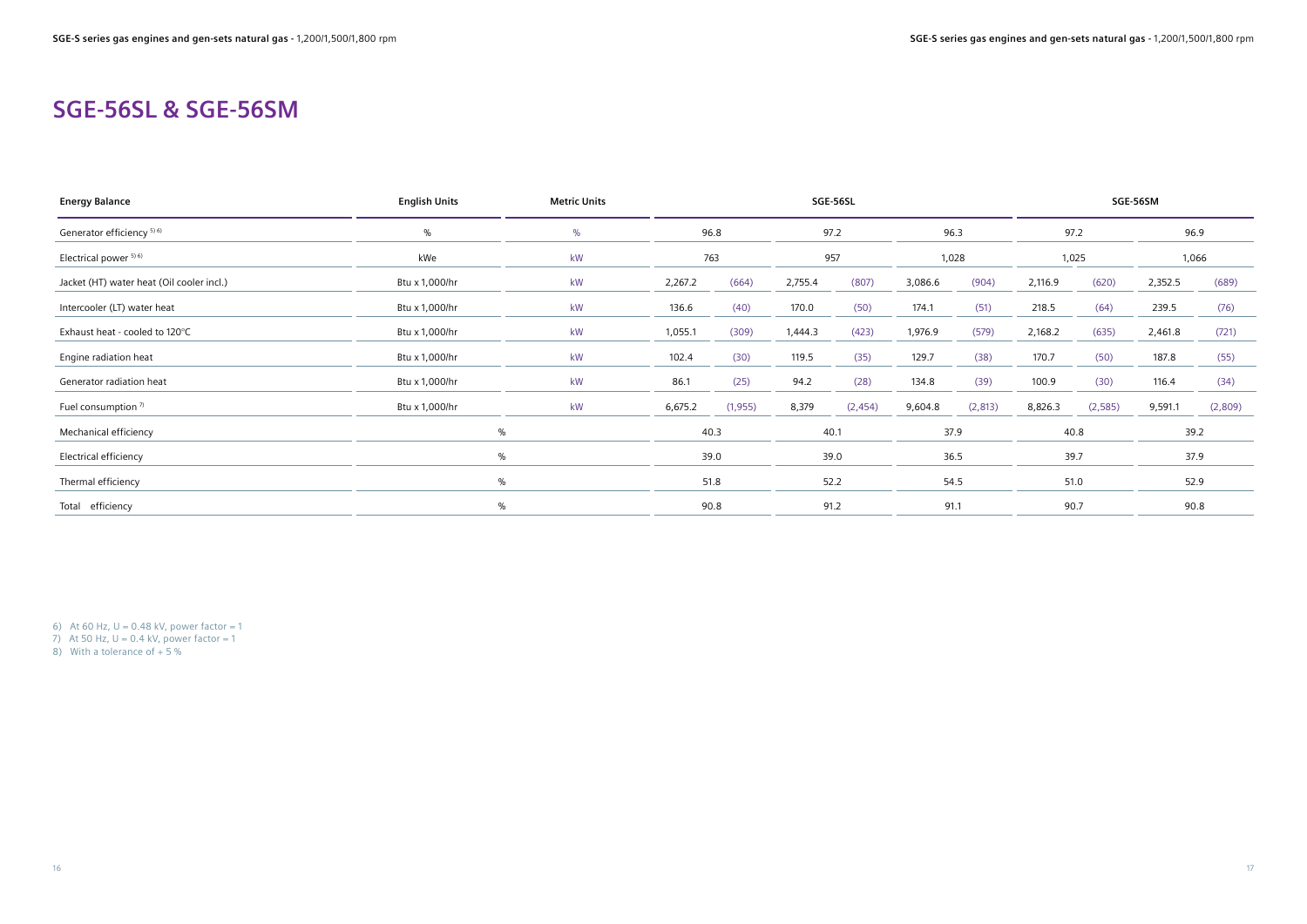# **SGE-56SL & SGE-56SM**

| Emissions <sup>8)</sup> | <b>English Units</b><br><b>Metric Units</b> |          | SGE-56SL |               |       | SGE-56SM |
|-------------------------|---------------------------------------------|----------|----------|---------------|-------|----------|
| <b>NOx</b>              | g/bhp.hr                                    | $\leq$ 1 | $<$ 1.1  |               | < 1.1 | $\lt$ :  |
| CO                      | g/bhp.hr                                    | < 1.8    | < 1.8    | < 1.8         | < 2.2 | < 2.2    |
| THC (in C1 base)        | g/bhp.hr                                    | < 3.5    | < 3.5    | < 3.5         | < 3.5 | < 3.5    |
| NMHC (in C1 base)       | g/bhp.hr<br>___                             | < 0.7    | < 0.7    | < 0.7<br>____ | < 0.7 | < 0.7    |

| <b>System Parameters</b>                      | <b>English Units</b> | <b>Metric Units</b> |                         |         |         | SGE-56SL |         |         |         |         | SGE-56SM                |          |
|-----------------------------------------------|----------------------|---------------------|-------------------------|---------|---------|----------|---------|---------|---------|---------|-------------------------|----------|
| Jacket (HT) water temperature max.            | $^{\circ}$ F         | $^{\circ}$ C        | 194                     | (90)    | 194     | (90)     | 194     | (90)    | 194     | (90)    | 194                     | (90)     |
| Jacket (HT) water flow rate min/max.          | gpm                  | m <sup>3</sup> /h   | 203/308                 | (46/70) | 247/308 | (56/70)  | 277/308 | (63/70) | 189/308 | (43/70) | 211/308                 | (48/70)  |
| Intercooler stages                            |                      |                     | Double                  |         |         |          |         |         |         |         | Double                  |          |
| Intercooler (LT) coolant temperature max.     | °F                   | $^{\circ}$ C        | 131                     | (55)    | 131     | (55)     | 131     | (55)    | 131     | (55)    | 131                     | (55)     |
| Intercooler (LT) coolant flow rate min/max    | gpm                  | m <sup>3</sup> /h   | 66/132                  | (15/30) | 88/132  | (20/30)  | 110/132 | (25/30) | 88/132  | (20/30) | 110/132                 | 25/30    |
| Exhaust manifold type                         |                      |                     | Wet                     |         |         |          |         |         |         |         | Dry                     |          |
| Exhaust temperature                           | $^{\circ}$ F         | $\rm ^{\circ}C$     | 675                     | (357)   | 716     | (308)    | 819     | (437)   | 923     | (495)   | 982                     | (528)    |
| Exhaust mass flow wet                         | lbs/hr               | kg/h                | 8,973                   | (4,070) | 11,222  | (5,090)  | 12,588  | (5,710) | 11,684  | (5,300) | 12,192                  | (5, 530) |
| Exhaust back-pressure max.                    | psi                  | mbar                | 0.65                    | (45)    | 0.65    | (45)     | 0.65    | (45)    | 0.65    | (45)    | 0.65                    | (45)     |
| Maximum pressure loss in front of air cleaner | psi                  | mbar                | 0.073                   | (5)     | 0.073   | (5)      | 0.073   | (5)     | 0.073   | (5)     | 0.073                   | (5)      |
| Fuel pressure range                           | psi                  | mbar                | $0.73 - 3.48(50 - 240)$ |         |         |          |         |         |         |         | $0.73 - 3.48(50 - 240)$ |          |
| Starter battery 2x12 V, capacity required     |                      | Ampere-hour         | 280                     |         |         |          |         |         |         |         | 280                     |          |

9) Lower emission engines are available, consult Siemens Energy for performance data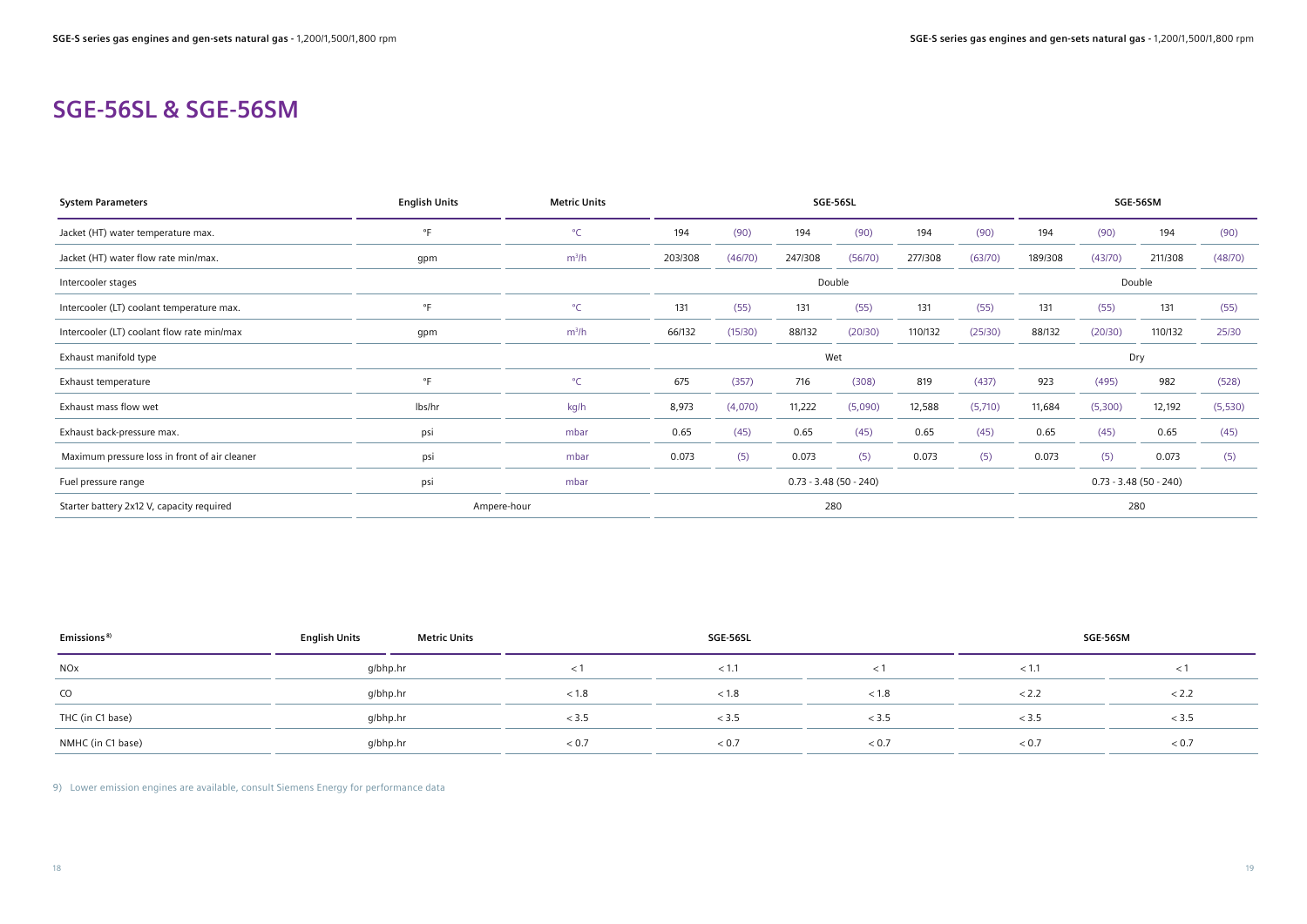# **Dimensions and other data**

| <b>Dimensions Engine</b> | <b>English Units</b> | <b>Metric Units</b> | SGE-18SL |        | SGE-24SL |        | SGE-36SL |        | SGE-48SL |        | SEG-56SL/SGE-56SM |        |  |
|--------------------------|----------------------|---------------------|----------|--------|----------|--------|----------|--------|----------|--------|-------------------|--------|--|
| Width                    | In.                  | mm                  | 37205    | (945)  | 37205    | (945)  | 53858    | (1368) | 53858    | (1368) | 61024             | (1550) |  |
| Length                   | In.                  | mm                  | 79528    | (2020) | 102835   | (2612) | 103819   | (2637) | 123740   | (3143) | 118110            | (3000) |  |
| Height                   | In.                  | mm                  | 57441    | (1459) | 57441    | (1459) | 68425    | (1738) | 68425    | (1738) | 86614             | (2200) |  |
| Dry weight engine        | Ib                   | kq                  | 5952     | (2700) | 7716     | (3500) | 9259     | (4200) | 12015    | (5450) | 12787             | (5800) |  |

| <b>Dimensions 60 Hz Genset</b> | <b>English Units</b> | <b>Metric Units</b> | SGE-18SL |        |        | SGE-24SL | SGE-36SL |        |        | SGE-48SL | SEG-56SL/SGE-56SM |         |  |
|--------------------------------|----------------------|---------------------|----------|--------|--------|----------|----------|--------|--------|----------|-------------------|---------|--|
| Width                          |                      | mm                  | 47244    | (1200) | 50000  | (1270)   | 65512    | (1664) | 65512  | (1664)   | 65709             | (1669)  |  |
| Length                         |                      | mm                  | 119055   | (3024) | 144016 | (3658)   | 150787   | (3830) | 173071 | (4396)   | 183819            | (4669)  |  |
| Height                         | In.                  | mm                  | 72677    | (1846) | 75354  | (1914)   | 83937    | (2132) | 85984  | (2184)   | 85669             | (2176)  |  |
| Dry weight genset              | Ib                   | ka                  | 8818     | (4000) | 10891  | (4940)   | 15939    | (7230) | 20338  | (9225)   | 22046             | (10000) |  |

#### **Noise emissions\***

| <b>Engine Noise dB(A)</b> | HZ (Frec. Band) | SGE-18SL |        |        | SGE-24SL |       |       | SGE-36SL         |       |        |       | SGE-48SL |       | SGE-56SL |       |       | SGE-56SM |       |
|---------------------------|-----------------|----------|--------|--------|----------|-------|-------|------------------|-------|--------|-------|----------|-------|----------|-------|-------|----------|-------|
|                           |                 | 1,200    | 1,500  | 1,800  | 1,200    | 1,500 | 1,800 | 1,200            | 1,500 | 1,800  | 1,200 | 1,500    | 1,800 | 1,200    | 1,500 | 1,800 | 1,500    | 1,800 |
|                           | 125             | $\sim$   | $\sim$ | $\sim$ | 59       | 72    | 70    | $\sim$ 100 $\mu$ | 70    | $\sim$ | 66    | 73       | 70    |          | 76    | 73    | 76       | 73    |
|                           | 250             | 70       | 73     | 76     | 73       | 82    | 86    | 69               | 81    | 74     | 70    | 83       | 84    | 79       | 92    | 87    | 92       | 87    |
|                           | 500             | 82       | 83     | 88     | 79       | 87    | 84    | 76               | 86    | 90     | 76    | 88       | 84    | 81       | 89    | 85    | 89       | 85    |
|                           | 1,000           | 84       | 87     | 91     | 85       | 90    | 89    | 82               | 88    | 85     | 81    | 90       | 88    | 83       | 89    | 87    | 89       | 87    |
|                           | 2,000           | 81       | 84     | 87     | 83       | 89    | 87    | 83               | 86    | 87     | 80    | 89       | 89    | 84       | 89    | 91    | 89       | 91    |
|                           | 4,000           | 76       | 79     | 83     | 77       | 86    | 83    | 79               | 80    | 82     | 73    | 82       | 83    | 79       | 85    | 86    | 85       | 86    |
|                           | LpA, $Σ$ dB(A)  | 88       | 90     | 94     | 88       | 95    | 94    | 87               | 92    | 93     | 85    | 95       | 93    | 89       | 97    | 95    | 97       | 95    |
|                           |                 |          |        |        |          |       |       |                  |       |        |       |          |       |          |       |       |          |       |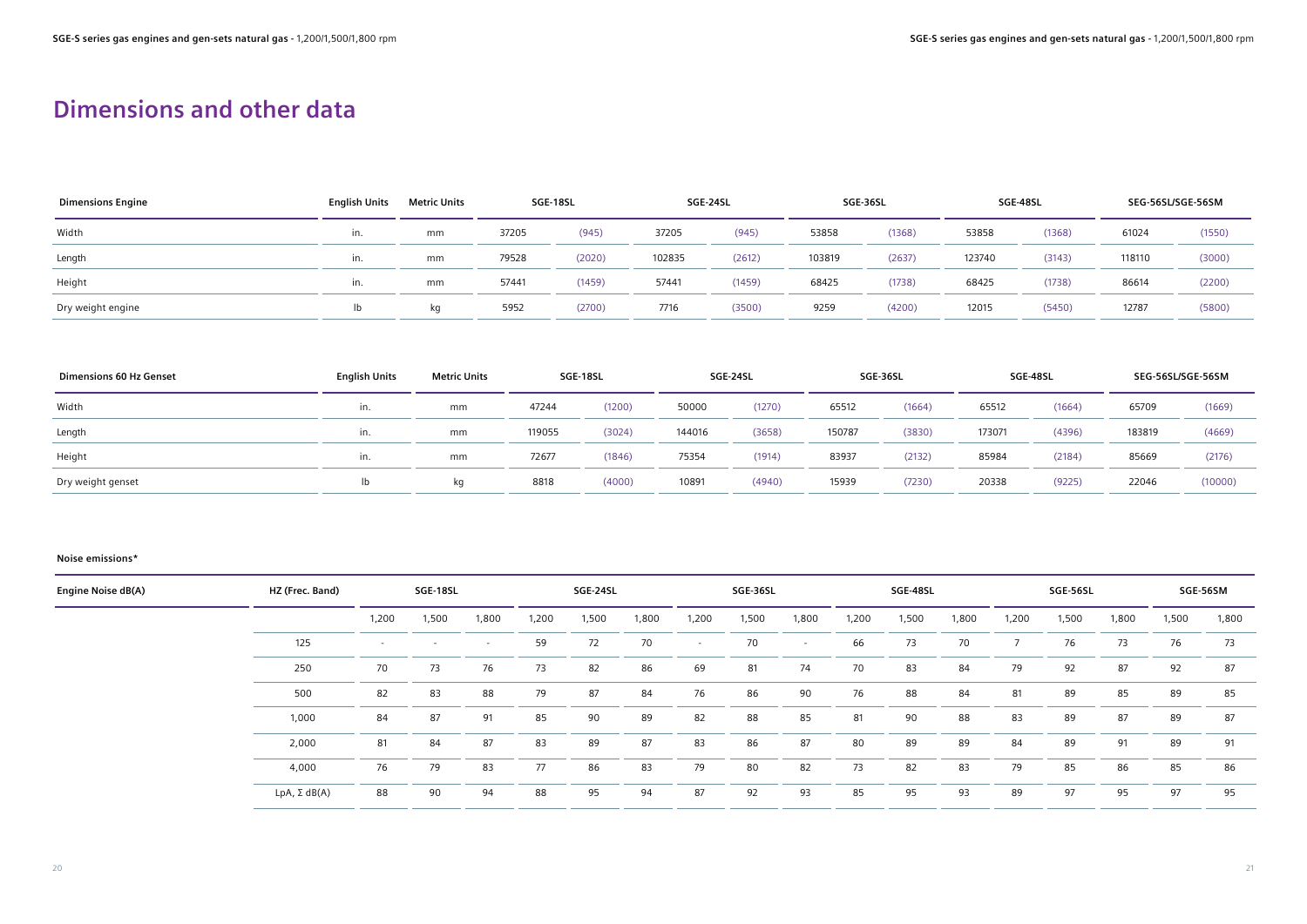Data obtained @ 1 m from engine according UNE-EN ISO-11203:1996 Maximun data Standard Deviation  $s = \pm 4$  dB(A)

#### **Notes:**

Data obtained according ISO 9614-2

### **Dimensions and other data**

#### **Noise emissions\***

| <b>Exhaust Noise dB(A)</b> | HZ (Frec. Band)     | SGE-18SL |     |     | SGE-24SL |     |     | SGE-36SL |     |     | SGE-48SL |     |     | SGE-56SL |     |     | SGE-56SM |     |
|----------------------------|---------------------|----------|-----|-----|----------|-----|-----|----------|-----|-----|----------|-----|-----|----------|-----|-----|----------|-----|
|                            | 63                  | 94       | 97  | 99  | 96       | 99  | 101 | 96       | 100 | 102 | 94       | 98  | 99  | 98       | 102 | 102 | 102      | 103 |
|                            | 125                 | 106      | 118 | 128 | 109      | 121 | 131 | 109      | 121 | 131 | 111      | 124 | 127 | 109      | 121 | 125 | 121      | 125 |
|                            | 250                 | 106      | 124 | 128 | 113      | 127 | 131 | 113      | 126 | 131 | 112      | 125 | 114 | 112      | 125 | 134 | 125      | 135 |
|                            | 500                 | 112      | 113 | 120 | 115      | 116 | 123 | 115      | 119 | 126 | 119      | 124 | 130 | 117      | 122 | 128 | 122      | 127 |
|                            | 1,000               | 108      | 112 | 115 | 111      | 115 | 118 | 112      | 117 | 119 | 116      | 121 | 123 | 113      | 118 | 120 | 118      | 120 |
|                            | 2,000               | 109      | 110 | 112 | 113      | 114 | 116 | 113      | 115 | 116 | 117      | 119 | 119 | 113      | 115 | 115 | 115      | 116 |
|                            | 4,000               | 109      | 106 | 105 | 112      | 109 | 108 | 114      | 110 | 110 | 116      | 111 | 112 | 114      | 109 | 110 | 109      | 112 |
|                            | LpA, $\Sigma$ dB(A) | 117      | 126 | 132 | 120      | 128 | 135 | 121      | 129 | 135 | 124      | 130 | 136 | 121      | 129 | 135 | 129      | 136 |